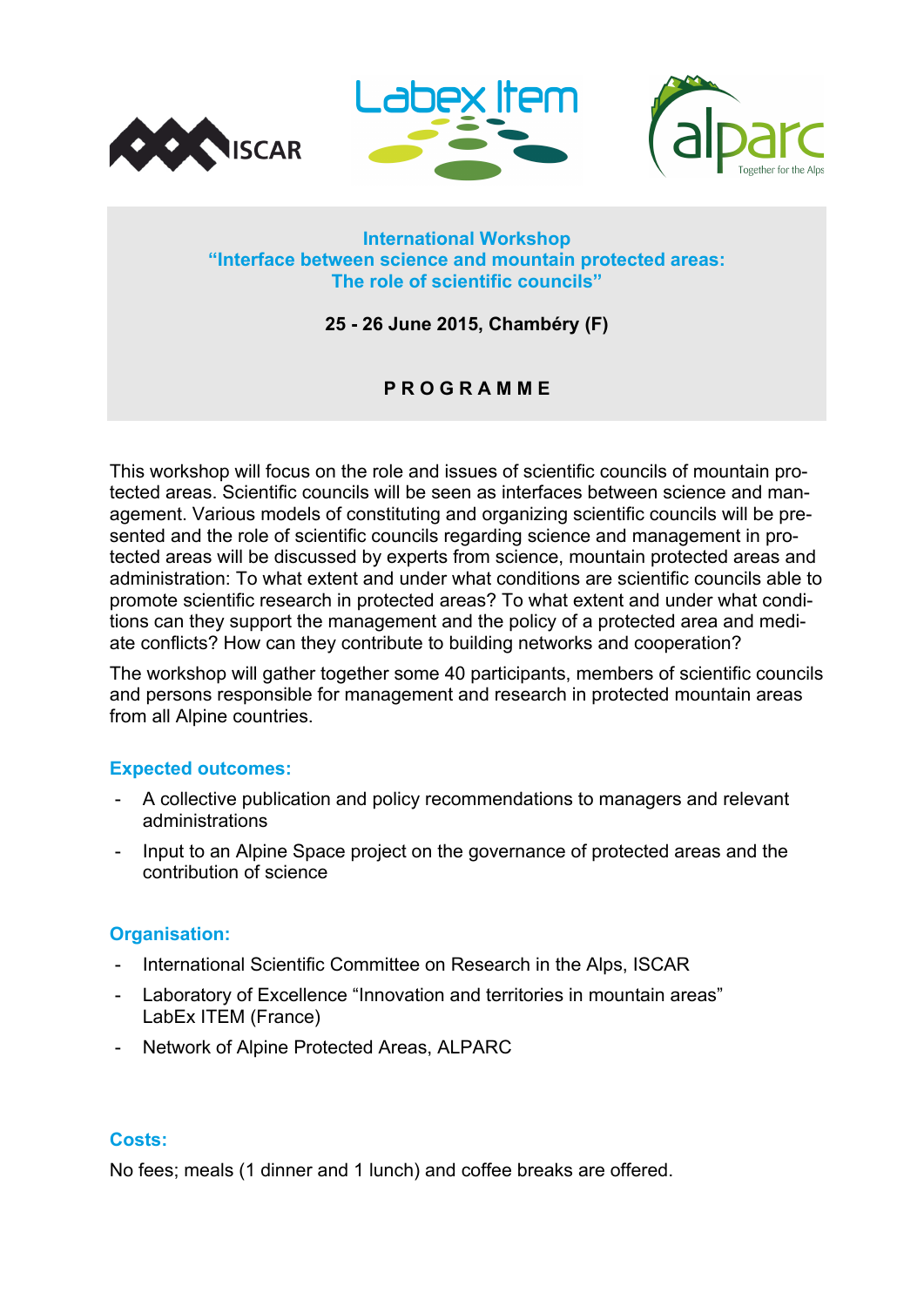# **Programme 25th June 2015, 14:00 - 18:00h**

Location: National Park Vanoise, Park Centre, 135 rue du Docteur Julliand, Chambéry

14:00 Welcome and Introduction *Jean-Jacques Brun,* LabEx ITEM and ISCAR *Edouard Simonian,* Région Rhône Alpes

**Plenary session: Scientific research for protected areas: different approaches**  Moderator: *Isabelle Arpin,* Irstea

- 14:30 *Gaëlle Ronsin,* LabEx ITEM Preliminary study of scientific councils: presentation of results and discussion
- 14.50 *Thomas Scheurer*, Research Council of the Swiss National Park, CH A Park for Science: Managing Science in the Swiss National Park
- 15:10 *Michele Ottino*, Gran Paradiso National Park, I Cooperation between Parks and Universities

## *Break*

- 16:00 *Carole Birck & Jean-Marcel Dorioz,* ASTERS, F Implementing research in the Haute-Savoie nature reserves
- 16:20 *Matej Gabrovec*, delegate of the Slovenian Academy of Sciences to the scientific council of the Triglav National Park, SI Research in Triglav National Park
- 16:40 *Astrid Wallner,* Swiss Parks Research, CH Organisation of Park research in Switzerland: Bringing together common and specific issues
- 17:00 Discussion on presented issues First elements for policy recommendations on scientific advice and research in protected mountain areas

*19:00 dinner*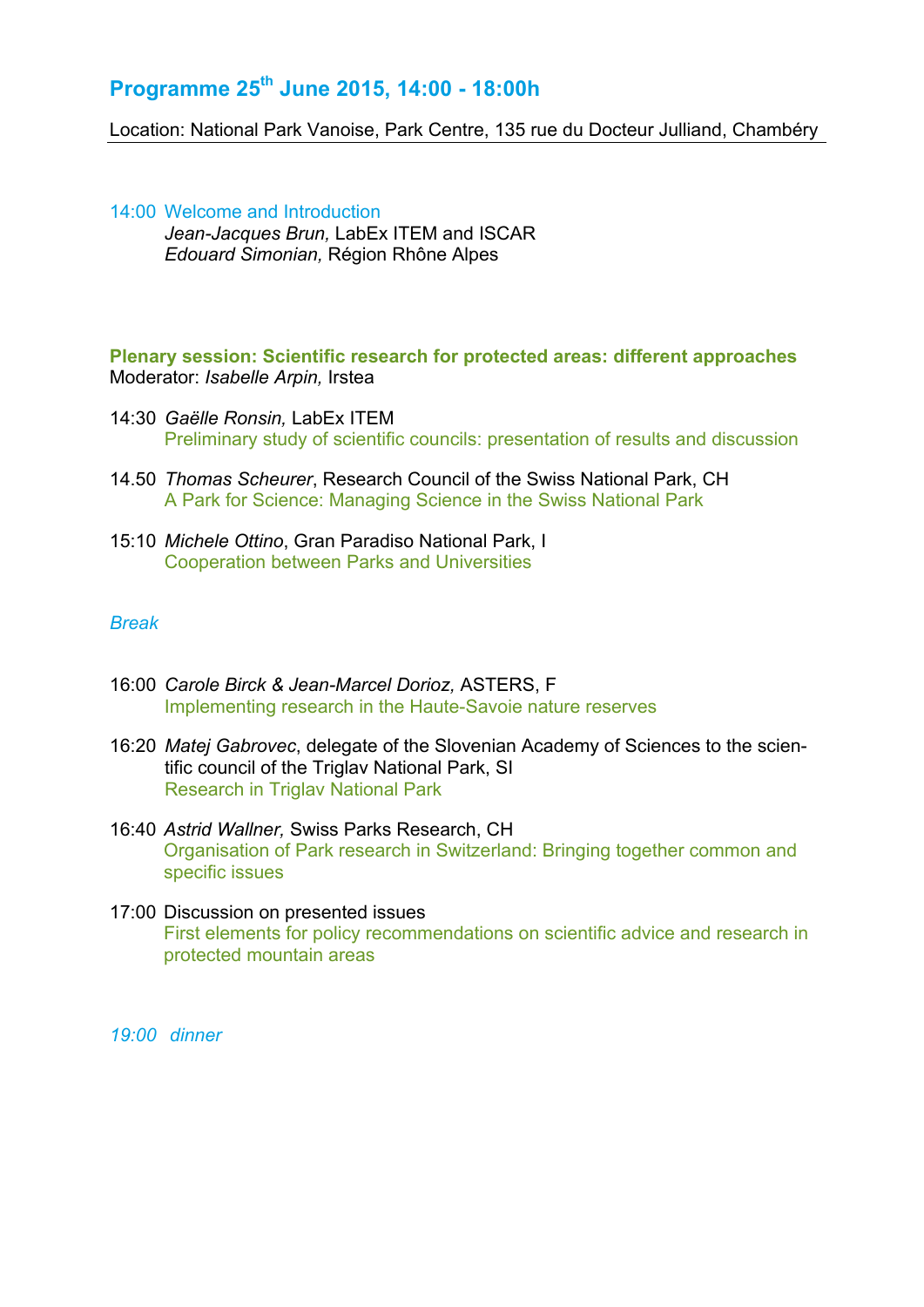# **Programme 26th June 2015, 9:00 - 13:00h**

Location: University Savoie Mont-Blanc, Presidency, 27 rue Marcoz, Chambéry

#### 9:00 Discussion groups 1-3

Introduction to the workshops: *Thomas Scheurer,* ISCAR

## **1) Relationships of scientific councils to science**

Moderator: *Philippe Bourdeau,* University Joseph Fourier, Grenoble, F

#### *Inputs:*

*Daniel Kreiner,* head of research in Gesäuse National Park, A *Grégory Loucougaray,* scientist active in the Vercors Regional Nature Park, F

## *Leading questions:*

- a. Participation of members of scientific councils in scientific projects carried out in protected areas?
- b. Influence of scientific councils in scientific orientations of protected areas?
- c. Involvement of scientific councils in academic journals?
- d. How do scientists perceive scientific councils and science in protected mountain areas?

## **2) Relationships of scientific councils with management & policy** Moderator: *Isabelle Arpin,* Irstea

#### *Inputs:*

*Dominik Siegrist*, scientific council of Adula National Park, CH *Michael Vogel,* director of Berchtesgaden National Park, D

#### *Leading questions:*

- a. Involvement and influence of scientific councils in the design and implementation of management operations in protected areas?
- b. Interactions between scientific councils and scientific departments or services of protected areas?
- c. Expectations of protected area managers towards scientific councils?